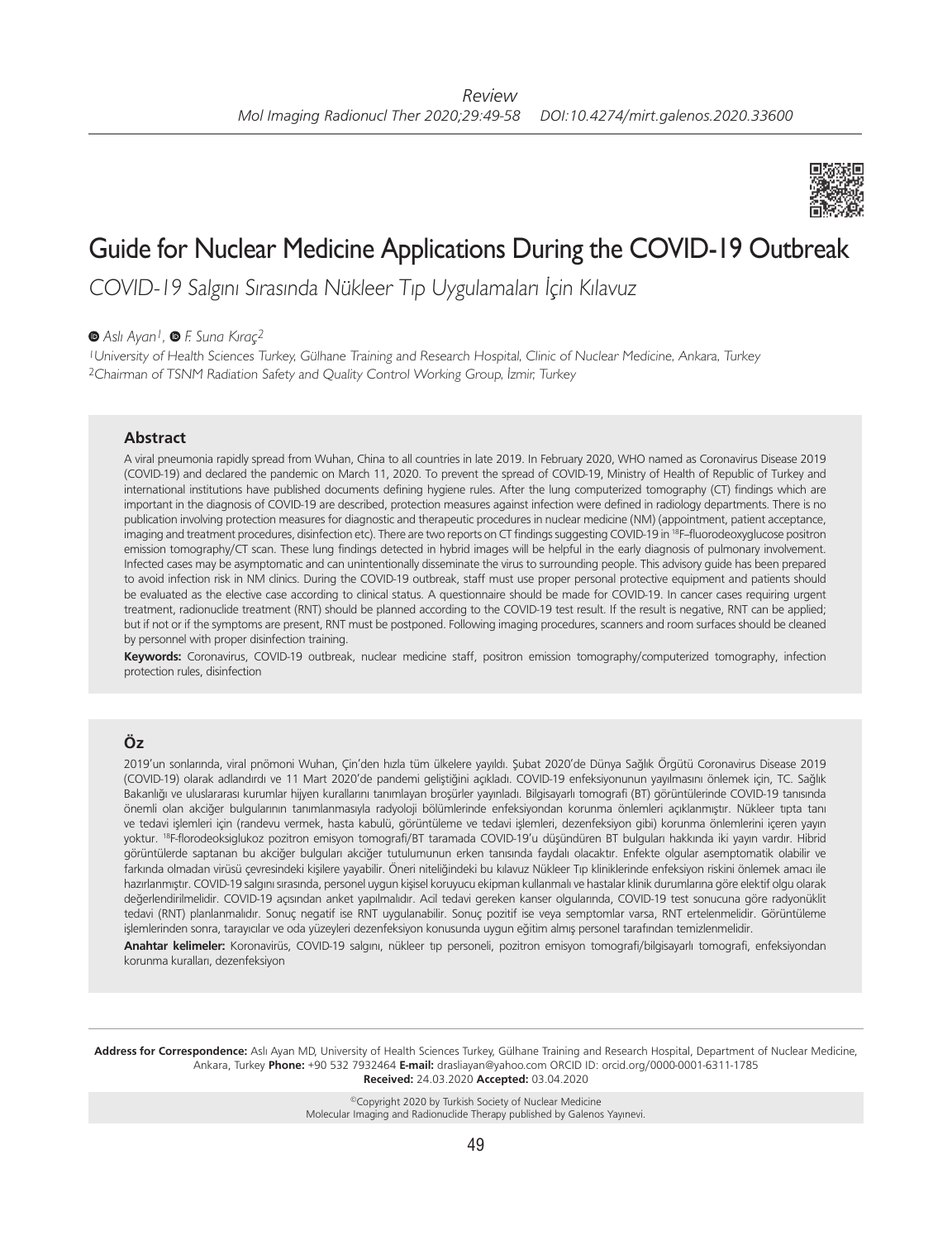#### **Introduction**

In late 2019, a new coronavirus was isolated from a group of patients admitting with viral pneumonia in Wuhan, China. With the increasing global people movement, the major concern over the possibility of this novel virus spreading and reaching pandemic levels has unfortunately now come true. In the first group of patients, the virus was believed to be transmitted from the wet "seafood market" in Wuhan. Since then, numerous reports which are related with human-to-human transmission have been published. It has rapidly spread to all countries world-wide. New countries affected by the virus are reported every day. The novel virus is one member of the coronavirus family and Coronavirus Disease 2019 (COVID-19) spreads from human-to-human like flu (1).

Due to the increasing number of patients in our country since Mid-March 2020, more attention has been given to infection control measures especially in hospitals that have the potential to spread the virus not only among patients but also healthcare personnel. These measures should be implemented at the national level, not just at the hospital level and regional. It is important to comply with the general hygiene rules for public persons and health professionals. After the World Health Organization (WHO) declared that the COVID-19 global pandemic has developed on March 11, 2020, general hygiene rules have been published by Republic of Turkey Ministry of Health and international related institutions to prevent the spread of disease and to avoid new infected cases (Annex 1) (2). However, more strict and branch-specific protection rules are necessary, since healthcare professionals are more likely to come in contact with the infected and/ or probable infected cases. Because the lung findings in the computerized tomography (CT) images are useful in the diagnosis of COVID-19, although there are articles about how they can be careful to reduce to the risk of outbreaks in the radiology departments, there are very few application recommendations for nuclear medicine (NM) clinics (1,3,4). Despite the similarities, there are pertinent differences between radiology and NM regarding the urgency of diagnostic and therapeutic applications, the length of patient contact, the ability for portable imaging instruments and the duration of scans, which necessitate a separate set of advice. Therefore, just like infection protection algoritms prepared by other medical specialities, preventive applications guide has become mandatory in the NM clinics, too.

NM departments are the clinics that necessarily apply the principles of infection protection published by WHO in their daily practices due to the ionizing radiation

protection measures (distance, time, shielding). Similar to the radiology departments, NM specialists, nurses and technicians are generally at the highest risk of exposure to the COVID-19. COVID-19 is believed to be mainly transmitted through respiratory droplets and close contact with infected patients or with the asymptomatic carriers in the incubation period. Also, it may be transmitted indirectly through touching in contaminated surfaces or objects. There have been no reports of airborne transmission of the COVID-19 virus to date. However, it can not be denied that some aerosol-forming process such as supportive oxygen therapy or intubation, would be able to cause transmission in the healthcare units. There are some experiences providing important recommendations and measures, which have been vested from prior coronavirus epidemics of SARS and MERS outbreaks which in the same class with COVID-19, to combat the current outbreak (1,3).

Nuclear medicine department is partially lucky compared to other branches because the majority of imaging methods and radionuclide treatment (RNT) performed are elective and tend to be outpatient. In addition, NM workers will have the chance to take the necessary precautions, since the new studies will usually be performed in the patients who have already been hospitalized and secreened for COVID-19. Nevertheless, the absence of portable single photon emission computerized tomography (SPECT) or positron emission tomography (PET)/CT instruments is the most important risk. Setting appointments over the phone will help to identify infected and probable patients, it partially will prevent COVID-19 contamination to the patients and staff, and also the development of outbreak in NM clinics. However, the risk of encountering the virus will not be zero by patients who have not been diagnosed yet, with no suspicious history in terms of disease, but any form of asymptomatic infection at the time of admission. Therefore, this guideline including some suggestions has been prepared with a goal for providing the protection of patients and healthcare workers in the NM clinics that continue to perform the diagnostic and therapeutic procedures even under the risk of contamination by COVID-19 virus which is defined as pandemic by WHO.

The recommendations set out in this guide should be adapted to the clinics' own working conditions, fields of activity and the number of patients.

#### **Patient Registration**

1. In the patients whose new appointments will be arranged, the clinician or assisstant physician responsible for the patient referring to the NM clinic should be asked to give detailed information on COVID-19 and the patients's previous illnesses.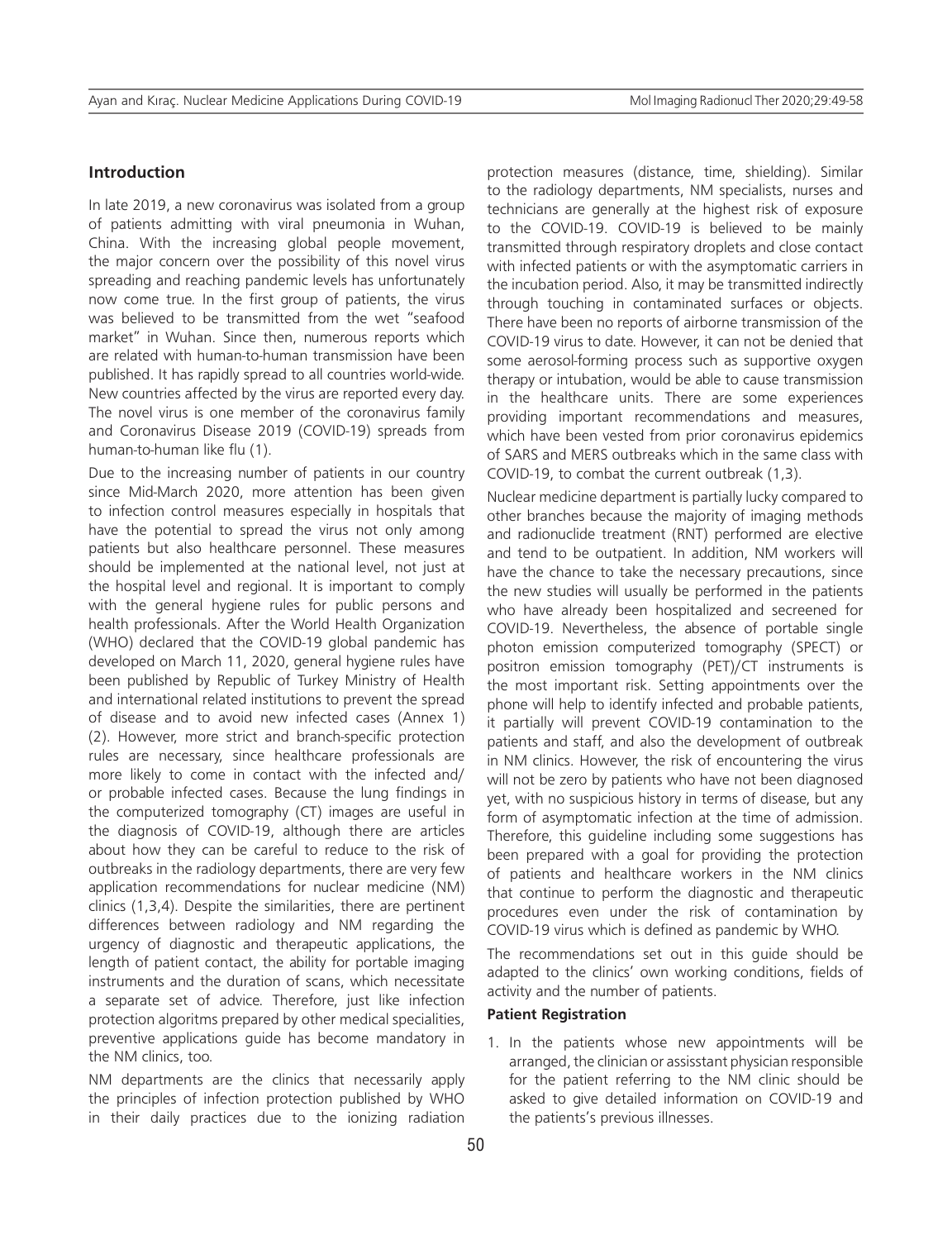- 2. During recourse and enrollment to the department, the patients travelling to the country with known COVID-19 outbreak should be encouraged to self-report, especially when they are symptomatic (Annex 2) (2).
- a. The first registration, if possible, should first be accepted by phone and an inquiry should be made in this regard.
- b. If it is not possible to make an appoinment by phone, the necessity to fill the notification form prepared for patients to declare their own information in the NM secretariat will be useful in the identifying infected and suspicious cases (Annex 2).
- 3. During admission, the fever measurement of the patients who registered for outpatient-treatment, and who will undergo a diagnostic procedure may be useful in distinguishing asymptomatic patients. In the large departments dealing with outpatient or referral service to the healthcare provider, thermal screening by thermal scanning and mass screening systems that measure the skin temperature at high-speed using temperature measurement equipment as used in airports must be considered.
- 4. Healthcare staff should well know the symptoms of COVID-19 infection such as fever, dry cough, fatique and shortness of breath. Additionally, they should be aware that patients are asymptomatic carriers of the virus and that history of contact with a suspicious case is important for probable infection.
- 5. If there is a suspicious case for COVID-19 when setting an appoinment over the phone, the responsible NM specialist should be informed by the interviewing staff. After that, the competent authority must be notified immediately and the patient should be transferred to the competent hospital.
- 6. Advisory staff who are arranging the patient procedures in nuclear medicine, making an appoinment and providing the necessary documents exchange should be properly trained for the risk of COVID-19 transmission. It is strongly recommended to use anti-virus protective equipments such as disposable head caps, disposable masks, disposable gloves and hospital-only work clothes.
- 7. When such patients are identified, they should be placed in a separate waiting area and must be consulted to the infectious diseases specialist or local line accross, our country 184, should be called in the case of strong suspect.
- 8. Taking into consideration of current information, the patients should use a surgical mask in order to minimize the potential risk of transmission while waiting for results of assessments.
- 9. If possible, it is recommended to postpone all patient procedures (for diagnostic or therapeutic purposes) until the results of the COVID-19 tests are obtained.
- 10.When the COVID-19 endemia develops, giving disposable masks to all patients to put on while they are in the department should be considered. This practice must be applied at the expense of the patient's objection.
- 11.If there is more than one receptionist, it is recommended that the work desks are placed at a distance of 1 m, and similarly, a barrier may be created in front of the counseling desk with a distance of 1 m between the desk and the patients or accompanying persons.

## **Registration Reception Hall Waiting Area**

- 1. Waiting areas must be close to hand washing facilities, masks should be in easy reach. Patients can be encouraged/provided to follow basic hygiene practices.
- 2. Since the risk of coronavirus transmission increases within one (1) m, the waiting area should have enough space in order to provide enough distance while waiting. The concept of sufficient distance should be designed according to the daily patient load of each clinic. In NM clinics that cannot provide 1 m distance measure between the patients, keeping the admitted patient and/or accompanying persons outside the clinic for providing the social isolation distance; or that to take in the patients individually and in a way that will not cause a confluence in the waiting area, or limiting the number of new appointments based on the size of the waiting area is recommended.
- 3. The reception hall and waiting area should be good ventilated by equipment with a high-efficiency particulate air filter.

#### **If the Patient has been Called for Procedure**

- 1. NM staff welcoming patients such as NM technicians or nurses are individuals who will be in the most close contact with infected patients.
- 2. Because physical contact is unavoidable during catheter insertion intravenously and it may take a long time, it is very important to identify probably infected patients before this step.
- 3. Therefore the informations in terms of COVID-19 infection should be added into the cases' anamnesis (Annex 2).
- 4. If COVID-19 outbreak is defined in the country, it is mandatory that workers use proper personal protective equipment (PPE). PPE (level 1 protective equipment) is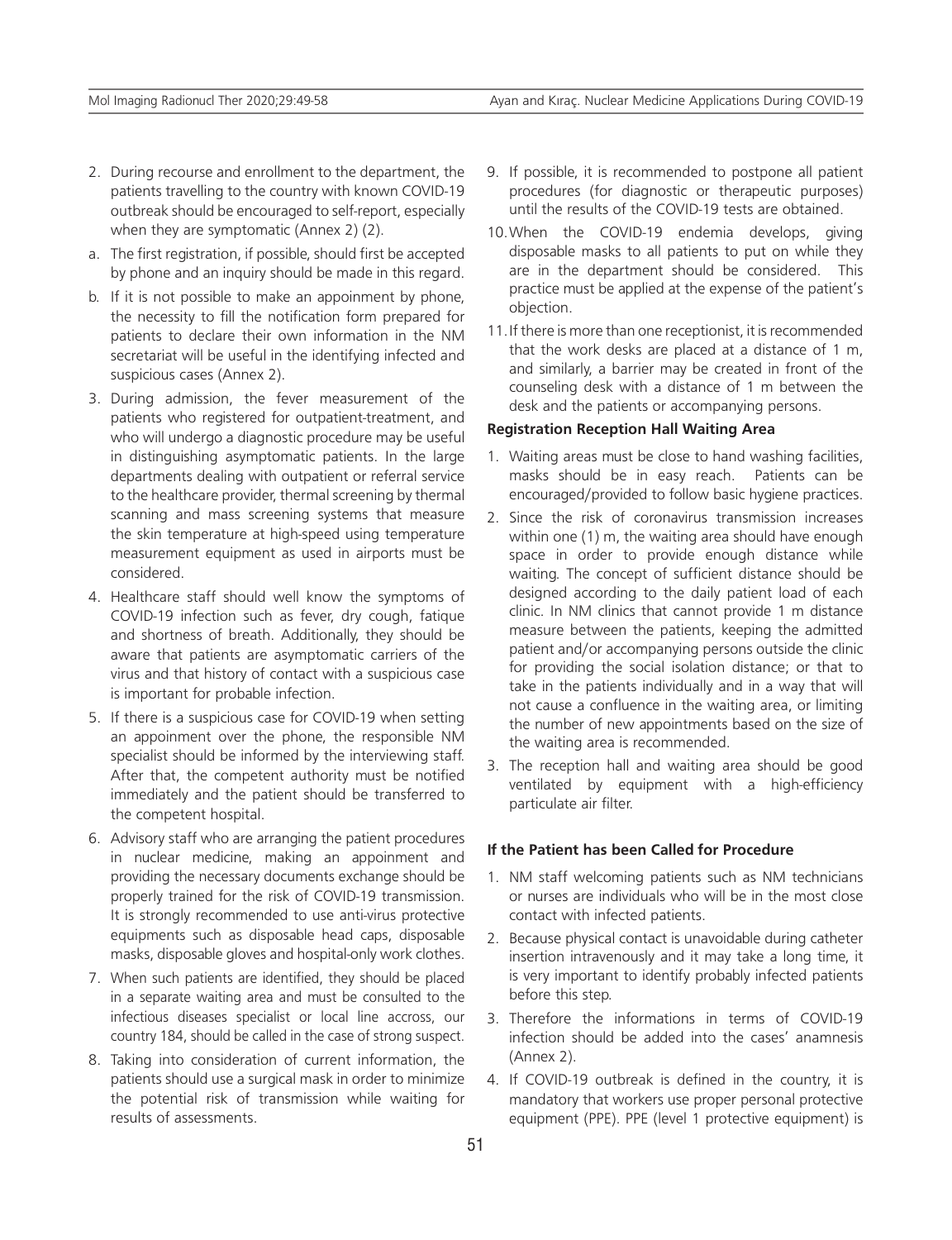generally sufficient in the NM clinics. Level 1 protective equipment includes a disposable surgical mask, special work clothes, disposable latex gloves and/or disposable insulating clothing. Additionally, staff wearing contact lenses must switch to glasses to protect health. Wearing eyeglasses can shield their eyes from probable transmission by contaminated hands or infected respiratory droplets (5). However, level 2 PPE should be used during the examination and imaging of the confirmed or probable patient, and during cleaning of the equipment used to the patient with a suspicious or confirmed disease. Unlike level 1, level 2 PPE requires the use of N95 or equivalent mask, disposable protective suit, googles or face shield (3). Especially the beard and/or mustache interfere with the N95 masks or respirators fitting to entire face and thereby virus transmission risk increases. It is important to be clean shaved for complete protection against infection (6).

- 5. However, the procedures performed with full PPE are difficult and may affect the ability of personnel to handle the same patient load as before.
- 6. These practices may change depending on the number of positive cases in the hospital and the departmental success to catch infected or suspicious patients who have been admitted to the department for any procedure or the number of confirmed or probable COVID-19 cases referred.

## **Recommendations for The Waiting Rooms of Radioactive Patients**

Most of NM imaging and procedures require a processing time from several minutes to several hours following radiopharmaceutical administration. During this time,

- 1. 1 m distance between patients placed in the separate radioactive patient areas (PET patients) or in the common waiting rooms (for gamma camera patients) should be maintained to prevent novel coronavirus transmission among patients.
- 2. Waiting rooms of radioactive patients should be good ventilated by an equipment with a high-efficiency particulate air filter.
- 3. The crowded rooms may increase possible transmission risk due to cases who are asymptomatic and have an inappropriate history. It is adviced to limit the number of patients according to the size of radioactive patient room.
- 4. Similar measures as those defined for the nonradioactive patients and accompanying persons in the registration hall should be applied to all other stages

after radiopharmaceutical administration. First of all, all of them should be supported to wear a protective mask.

## **When the Patient is Scanned**

- 1. Once patients' scan is complete, scanners and room surfaces should be disinfected to avoid potential spread.
- 2. As a general rule of Public Health Units;
	- a. In the absence of visible pollution after scanning, disinfectants produced for especially the hospitals or the 1/1000 (1000 parts per million) parts of chlorine solutions containing are recommended to use in the disinfection of scanning instruments and clinical rooms used (7).
	- b. Terminal cleaning procedures must be applied in case of the presence of patient secretions, urine or stool contamination (7).
	- c. Adequate and appropriate training is recommended for cleaning staff to work properly.

## **The Safety of Nuclear Medicine Staff**

- 1. The same precautions and tests recommended to the patients at the time of admission should also be valid for NM personnel (eg technicians, nurses, NM specialists) who are in close contact with the patient.
- 2. Personnel who is in contact with patients must wear a whole apron, gloves, surgical mask, protective eye glasses and shoe covers.
- 3. Personnel should be trained in the use of these equipments and be warned to correct their mistakes seen during usage.
- 4. Similar measures such as isolation at home, should be taken for the staff who has symptoms like fatique, fever, cough, or a history of travelling in areas with more widespread local transmission of COVID-19 or a history of contact with travellers visiting infected areas or contact with confirmed cases, for reducing the risk of virus transmission.
- 5. It would be appropriate for senior clinician and/or supervisors to advice workers not come to work if they feel unwell.
- 6. Due to the possibility of the presence of asymptomatic infected personnel, employees can be prevented being together by adjusting rest time.
- 7. If COVID-19 spread increases, the larger NM departments, may consider dividing their staff into alternative working groups to reduce the risk of viral transmission among the healthcare providers causing department work to fail.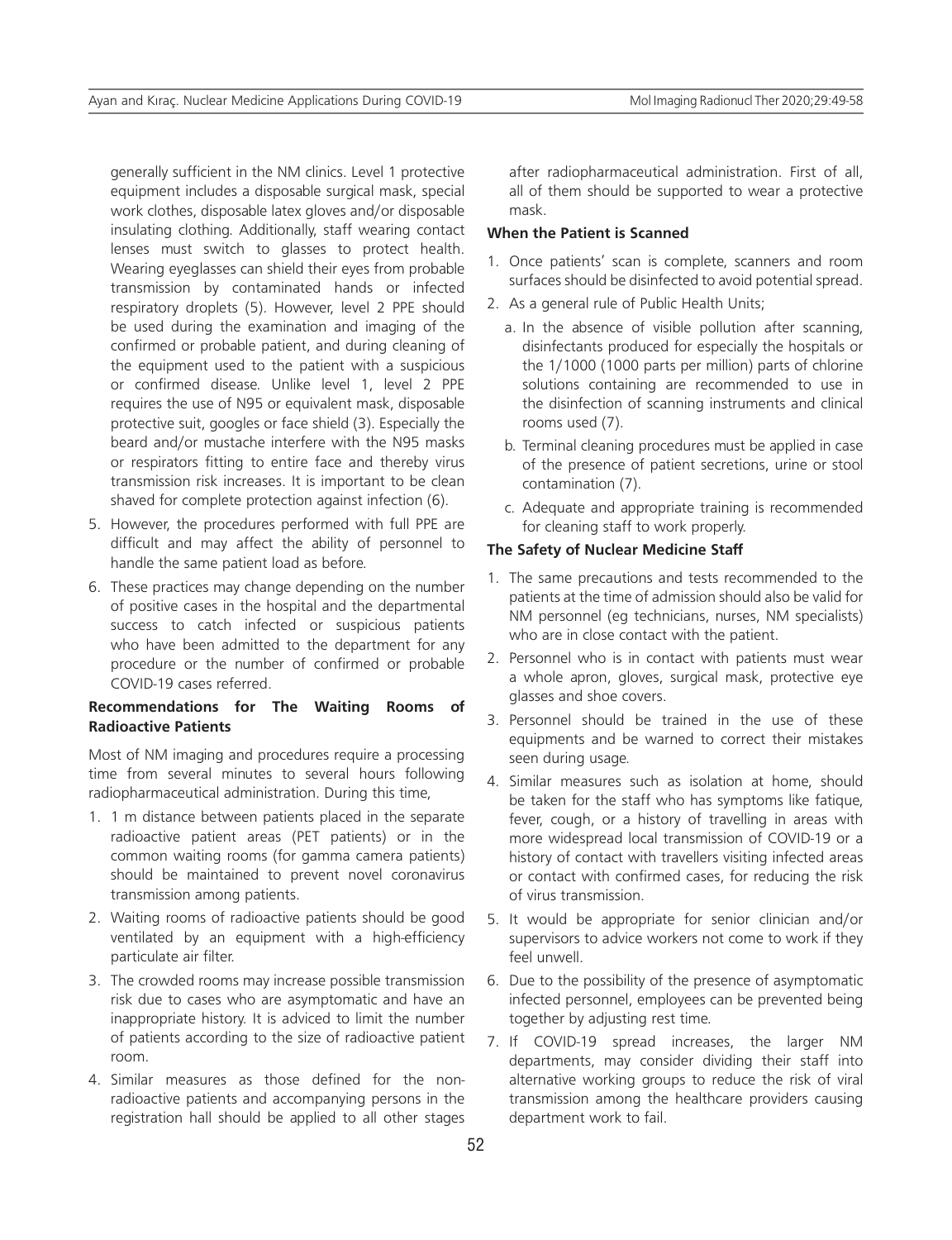- 8. All staff should receive proper training to ensure maximum compliance for measures.
- 9. Clinical staff should stay under observation at home to monitor the daily symptoms if they have come into contact with a probable case in less than 1 meter distance without PPE or if they directly or indirectly exposed to the patient's respiratory secretions. If test result of the suspicious infected case who contacted with, is negative, the observation is terminated. But, if test result is confirmed as positive, the observation at home should continue for 14 days. Staff who have symptoms should be managed in accordance with the applications for COVID-19 probable case according to the COVID-19 Disease Guide and the COVID-19 case flow-chart published by the Ministry of Health of Republic of Turkey.
- 10.An emergency and business continuity plan should be prepared.

## **Recommendations for Diagnostic and Therapeutic Applications with Radionuclides During Outbreak**

#### **A. Myocardial Perfusion Scintigraphy (MPS)**

- 1. Taking into consideration asymptomatic patients, patient in a good clinical condition without any strict contraindication criterion, performing pharmacological stress test (especially with vasodilatator agents) shortens the procedure time instead of treadmill exercise test. This recommendation can keep safe the staff and also the patient from possible transmission.
- 2. Since the pharmacological stress test will be performed at a less distance than 1 m, particular attention should be paid to the use of PPE. If possible, it is recommended to wear a disposable clothing over the lead apron, and to properly disinfect the materials and the clothes used during the procedure. Additionally, patient must wear a protective mask during the entire procedure.
- 3. Cardiac arrhytmias, myocarditis, low ejection fraction and sudden death cases have been reported due to SARS-Cov-2 (COVID-19) infection (8). There is no published MPS scintigraphy study including COVID-19 cases, yet. Another important issue here is that hydroxychloroquine preparations (hydroxychloroquine is a drug known with strong antimalarial effect. However, today it is used in the treatment of autoimmune disease rather than malaria treatment) has been reported to be effective in COVID-19 treatment and even for prophylaxis, may cause similar cardiac findings. The side effects of hydroxychloroquine drugs are not dose dependent in each case and may also develop idiosyncratic side effects in individuals who are sensitive

to 4-aminoquinoline compounds. Therefore, it should be taken into account that side effects of the drugs may be thought as the cardiac manifestations of the disease. Additionally, it may cause serious retinopathy and skin lesions (9,10,11). It is recommended to be used prophylactically with the decision of the expert and under the supervision of specialist in the healthcare workers at high risk of disease.

### **B. Lung Perfusion Scintigraphy**

The most common symptoms in COVID-19 patients are high fever, cough, myalgia and fatigue. Pneumonia involving multiple lobes, bilaterally has been reported in the published studies. The SARS-Cov-2 pneumonia resulting extensive inflammation and infiltration is localized particularly in the posterior and peripheral zones of the lungs (12,13) (Table 1). However, patients especially who are at risk for pulmonary embolism (PE) such as deep vein thrombosis, malignancy, and presence of immobilization may be considered as PE because of that typical complaints are not detected and no severe infiltration findings in lungs in the early stages.

PE can lead to non-specific findings such as arterial hypoxemia and hypocapnia in the patients. These findings are also seen in chronic obstructive pulmonary disease, lung cancer or pulmonary fibrosis besides PE. The pulmonary X-rays will be helpful in the differential diagnosis of non-PE diseases. But its sensitivity is very low (40%). Although the sensitivity (82%) and specificity (96%) of perfusion-only study is inferior to combined ventilation/ perfusion study, these values are still high in the diagnosis of pulmonary embolism.

- 1. In the clinics where there is no SPECT/CT equipment, patients suspicious for PE should be referred to lung CT scanning in terms of the possible COVID-19 pneumonia, even if their body temperature is not high. After that if necessary, pulmonary perfusion scintigraphy should be performed following CT. Planar or SPECT perfusion study should be evaluated together with clinical findings and simultaneous CT images (14,15,16).
- 2. If SPECT/CT camera is available, hybrid imaging have to be performed; careful examination in terms of groundglass opacities and pneumonic infiltration in the CT slices obtained, especially posterior and peripheral, subpleural zones, will provide useful informations in the the early diagnosis.
- 3. Lung ventilation scintigraphy must not be performed if there are findings mimicking COVID-19 pneumonia such as non-segmental perfusion defects, non-wedge-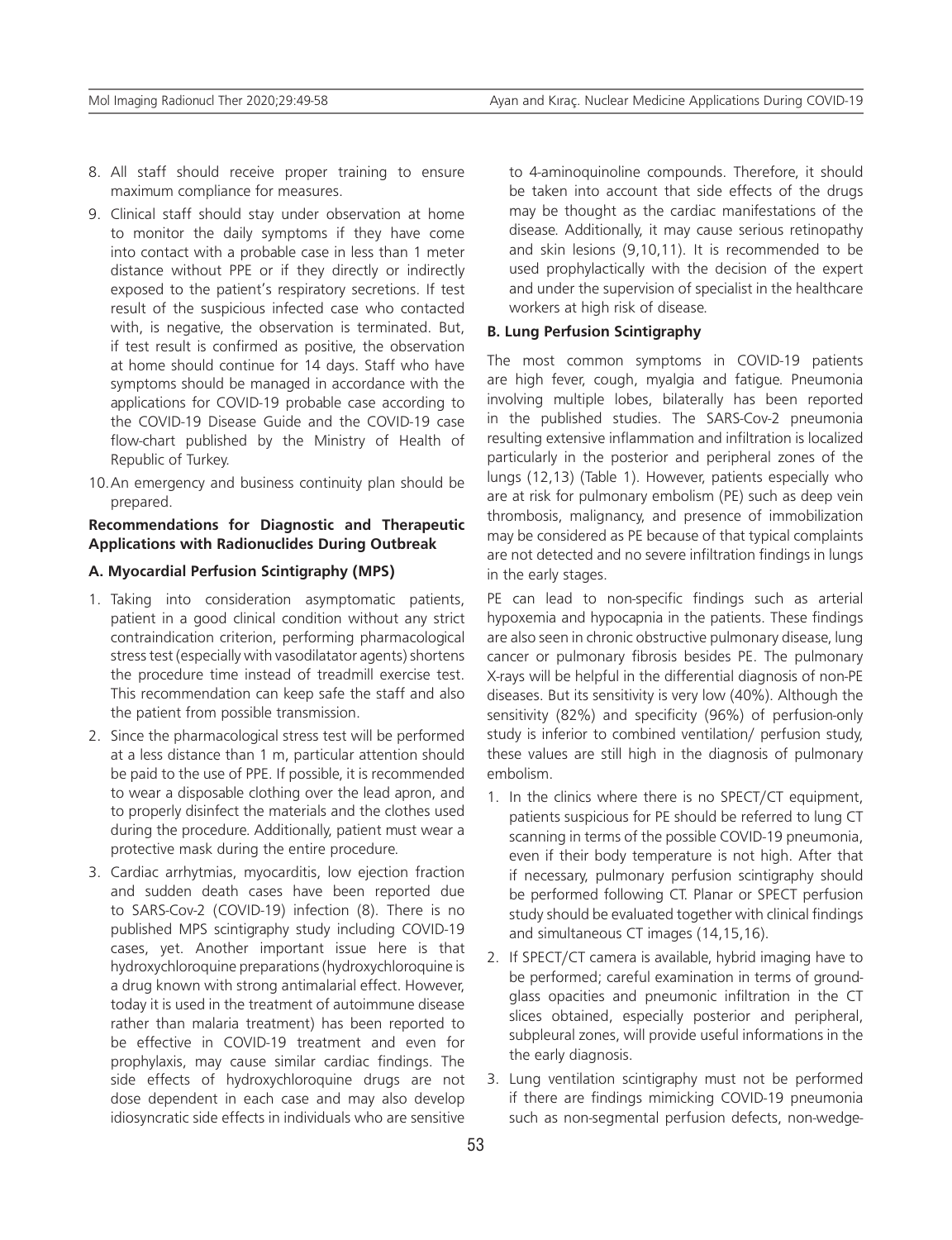| Table 1. CT findings and their distributions in the lung lobes that can be observed during COVID-19 infection                                                                               |                                                                                      |                                                                                                                      |  |  |  |  |  |
|---------------------------------------------------------------------------------------------------------------------------------------------------------------------------------------------|--------------------------------------------------------------------------------------|----------------------------------------------------------------------------------------------------------------------|--|--|--|--|--|
| CT findings according to the disease stage                                                                                                                                                  | <b>Localization ratios</b>                                                           |                                                                                                                      |  |  |  |  |  |
| Early stage<br>$0-4$ <sup>th</sup> days                                                                                                                                                     | Ground-glass opacities*, partial crazy paving**, a small number<br>of lobes involved | Bilateral involvement 87.5%<br>Posterior involvement 80.4%<br>Multilobar involvement 78.8%<br>Peripheral lesions 76% |  |  |  |  |  |
| <b>Progressive stage</b><br>$5-8$ <sup>th</sup> days                                                                                                                                        | Ground-glass opacities, increased crazy paving findings                              |                                                                                                                      |  |  |  |  |  |
| Peak stage<br>$10-13th$ days                                                                                                                                                                | Consolidation                                                                        |                                                                                                                      |  |  |  |  |  |
| <b>Resolution stage</b><br>$\geq$ 14 days                                                                                                                                                   | Gradual resolution of findings                                                       |                                                                                                                      |  |  |  |  |  |
| *Ground-glass opacities are present in 88% of cases, **Crazy paving: ground glass opacity overlapping interlobular and intralobular septal thickening areas, CT: Computerized<br>tomography |                                                                                      |                                                                                                                      |  |  |  |  |  |

shaped perfusion defects, resembling lung parenchymal disease.

- a. There is a risk of transmission of all viral and bacterial infections, including COVID-19, by means of ventilation devices.
- b. Additionally, the lung ventilation procedure can cause aerosolization and the formation of microdroplets. Therefore, lung ventilation study should not be performed in patients with probable PE during the pandemic (6).
- c. If necessary, perfusion-only study should be settled in these cases as defined above.
- 4. Pneumonia and PE findings sometimes overlap. Diagnostic lung CT imaging should be performed in both conditions.
- 5. The flow-chart recommended in probable cases should be followed.

The Tc-99m macroagregated albumin (MAA) particles used for lung perfusion scintigraphy are 15-100 μm in size and the particle distribution accurately shows regional lung perfusion. Since MAA particles block pulmonary capillaries and precapillary arterioles, the number of particles injected is important. Normally 100.000-500.000 (ideally 400.000) particles are injected during perfusion study. However, 60.000 particles are sufficient for obtaining uniform distribution of activity reflecting regional perfusion. Taking into account that the number of pulmonary capillaries and precapillary arterioles present in the lungs, the administration of up to 400.000 MAA particles will result in obstruction in a very small fraction of pulmonary vessels. But it is recommended to inject the minimum number of MAA particles (60.000 particles) which sufficient for good quality images (14,15). In this way, developing widespread microemboli will be prevented and kept pulmonary functions in the patients with the possibility of COVID-19 pneumonia which can cause severe damage in the lungs.

#### **C. Hybrid Imagings**

- 1. There is increasing number of reports which describe CT findings of COVID-19 associated pneumonia. Recently a manuscript containing 4 (four) cases about random CT findings suggesting COVID-19 in the <sup>18</sup>Ffluorodeoxyglucose (FDG) PET/CT scans and a case report including a patient who underwent FDG PET/ CT scan due to a lesion in the lung were published. COVID-19 was detected in one case in each publication (17,18,19).
- 2. If interlobular septal thickening and ground-glass density areas with high metabolic activity are detected in the cases who underwent to <sup>18</sup>F- FDG PET/CT imaging for other reasons, these cases should be referred to the relevant institutions or departments.
- 3. Similar lung CT findings for COVID-19 pneumonia observed in the SPECT/CT slices of the thorax should be reported to the Infection Control Committee or to the call centers in the hospital by NM specialists.
- 4. Based on these cases, a more careful evaluation of PET/ CT or SPECT/CT images of each patient, especially the lungs in the CT components, and reporting the lung findings observed by NM specialists will offer very useful informations to the clinicians in the early diagnosis of COVID-19 lung involvement (12,13). Because such patients may be asymptomatic, and being unaware, can spread the virus to the surrounding people and to the people who they are in contact with. Imaging findings are similar to previous coronaviruses such as MERS or SARS. These nonspecific findings become meaningful in terms of COVID-19 infection if they comply with suspicious case definition.
- 5. Information about the patient's clinical history will be useful in the diagnosis for evaluation of radiology and NM images, as in routine practice. Risk factors such as chronic illness, the history of contact with confirmed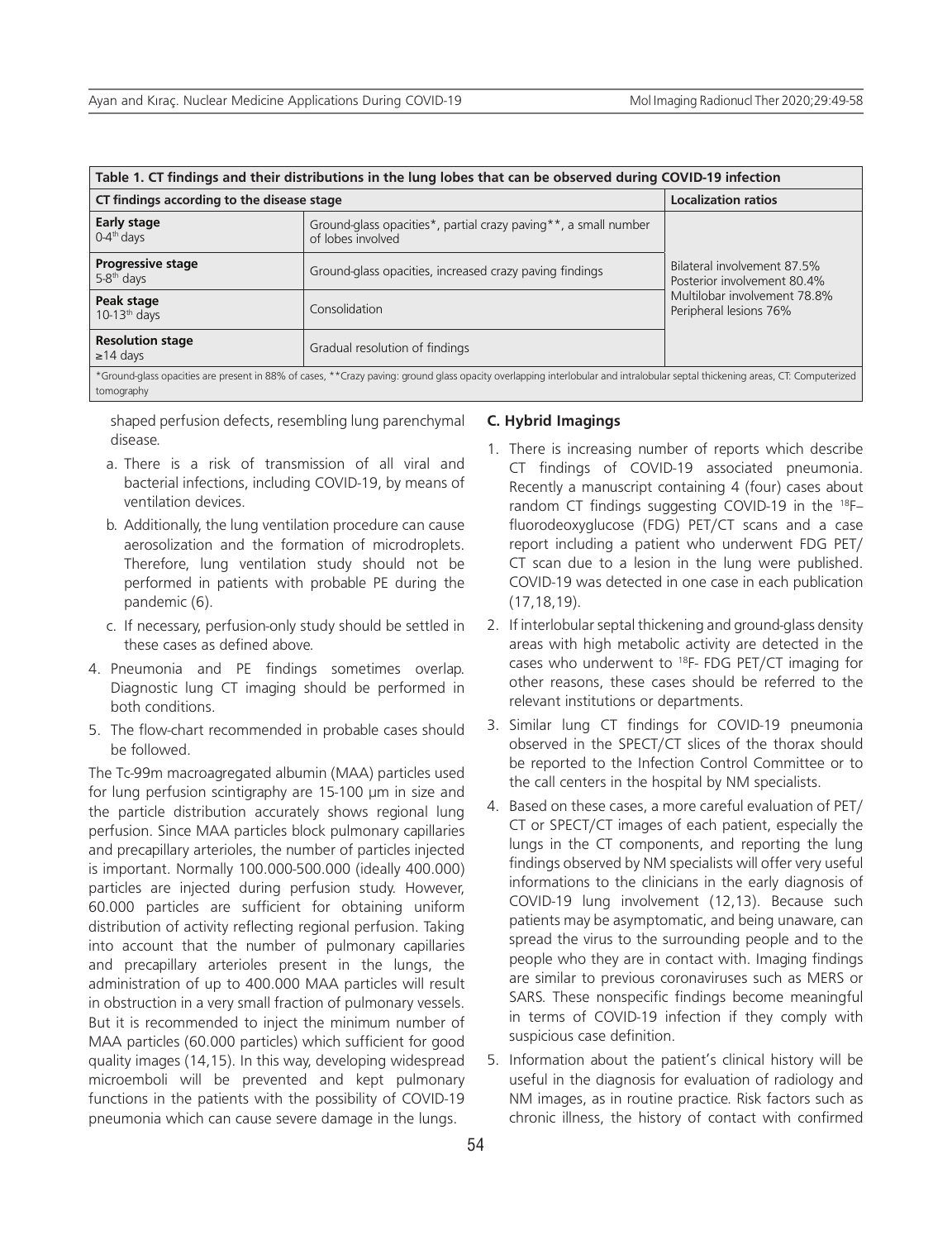patients and visiting to the places where COVID-19 infection spread should be investigated.

6. Staff performing injection and imaging of these patients must be questioned in detail for a history of contact with patient (such as duration, proximity, whether using PPE) .

Table 1 shows the CT findings and their distributions regarding to lung lobes that can be observed during COVID-19 infection.

### **D. Radionuclide Treatments**

Although cancer patients have a higher risk than healthy people, there is still no published chronic disease and algorithm for COVID-19 infection in these patients. It is accepted that the presence of other being older than 65 years will rise the infection risk. Although there is a small number of reports on surgical treatments in cancer cases suspicious for COVID-19 infection or infected (20,21), any published report regarding RNT is not present, yet. If necessary, the guide for surgery of these cases may be applied. According to these rules;

- 1. The patients referred for RNT, should be evaluated electively based on their clinical condition.
	- a. A questionnaire should be made for symptoms and signs of COVID-19 infection, and answers should be recorded (Annex 2).
	- b. It should be questioned whether there are any infected or suspicious cases at home or in their immediate vicinity. It should be recommended to postpone the appointment and refer to the relevant institution or unit for the diagnosis of COVID-19, if there is a suspicion for coronavirus infection.
- 2. If the patient preparation for I-131 treatment or whole body scanning is not urgent, treatment should be postponed and replacement treatment should be given for euthyroidism in hypothyroid patients who are in the preparation period. If urgent treatment is necessary, recombinant TSH (rTSH) can be preferred, instead of hypothyroidism in these cases.
- 3. Patients who had an appointment for RNT other than I-131 should also follow the recommendations defined for patients who will be arranged new appoinments.
- 4. For all RNT including I-131, in case of requiring urgent treatment, the questionnaire for COVID-19 infection should be applied at initial referral and must be recorded.
	- a. If there is fever (>37.3), a history of travel to the outbreak area or contact with an infected person,

social isolation at home is recommended for fourteen days before treatment. At the end of this period, reevaluation should be done.

- aa. Treatment can be planned for the patients who COVID-19 is negative or without having symptoms following 14 days of isolation.
- aaa. The patients with positive test results for COVID-19 or who have symptoms should be directed to the authorized units for infection treatment at first. After COVID-19 treatment, re-evaluation should be made and a novel appointment for RNT have to be arranged.
- 5. A flow-chart similar to cancer cases should be followed in patients whose I-131 treatment is planned due to hyperthyroidism. Antithyroid treatment should continue until COVID-19 is identified as negative.
- 6. During treatment, COVID-19 positive and negative cases, and also personnel applying treatment should be followed the measures suggested for people at high transmission risk but no with cancer diagnosis, and hygiene rules (5,6,12).
- 7. Dose rate values of the patients regarding COVID-19 test positive soon after RNT should be recorded by the Radiation Protection Officer at the time of hospital discharge and the epicrisis related to treatment process should be given (22,23).
- 8. In case of deterioration in the general condition of these patients (use of a ventilator, intubation, hemodialysis) or death, relevant national and international guidelines should be consulted for measures and practices to be taken in terms of radiation safety and infection transmission (22,23,24,25,26.27,28).

# **E. Disinfection Procedures in Nuclear Medicine Departments**

- 1. Visual materials such as brochures and in-hospital broadcasts may be used to promote hand washing and good respiratory hygiene measures in the department.
- 2. All gamma camera gantries and image monitoring station mouses and keyboards, sphygmomanometer cuffs, all surfaces (tables, seats, chairs and beds), should be wiped with disinfectant regularly and after each contact with suspicious patients.
- 3. Make sure disinfectant bottles in the work area are easy accesible and refilled regularly.
- 4. The risk encountered at the time of cleaning is not the same as contacting an infected patient who coughs or sneezes. However, cleaning personnel who makes clean all areas in the department during work and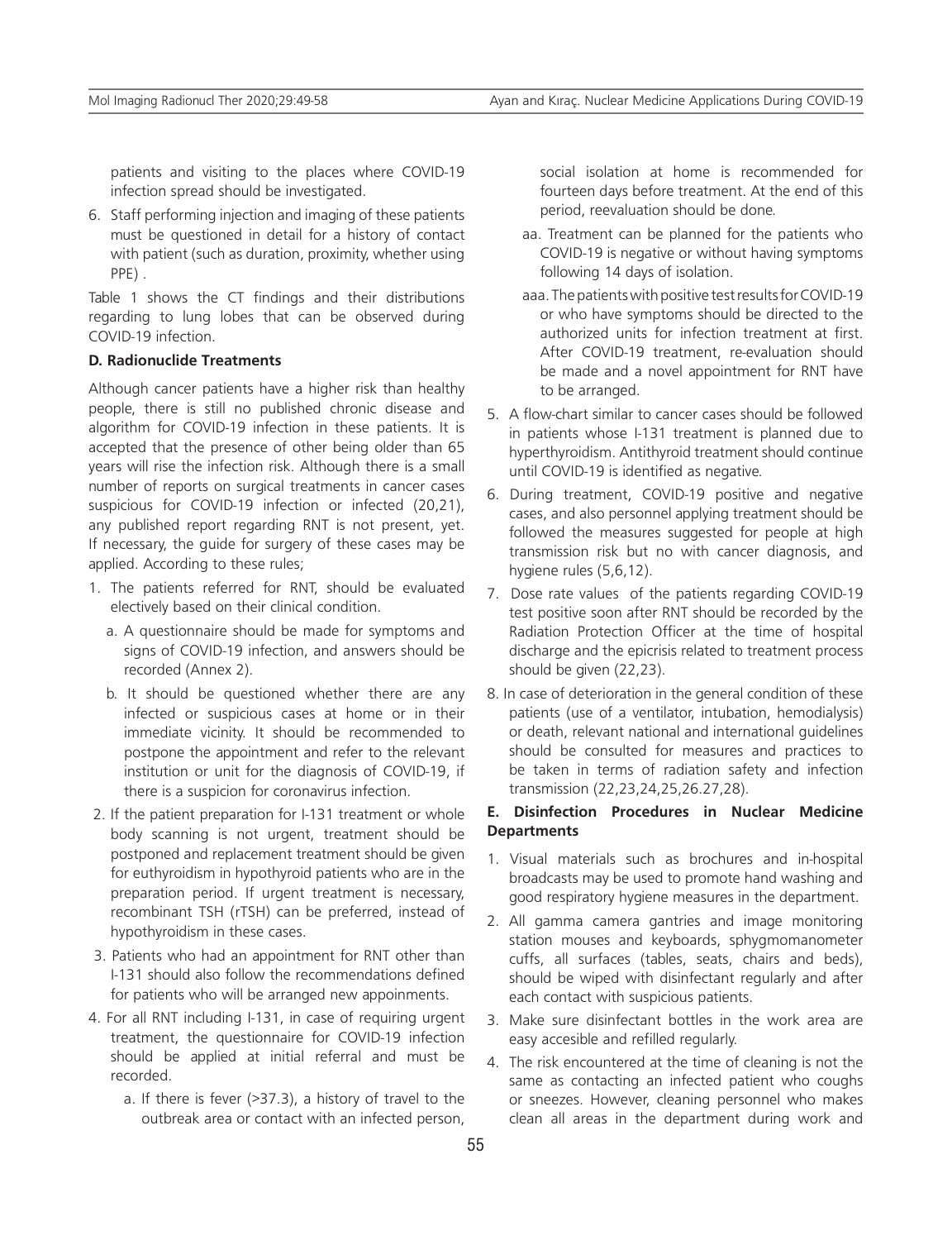out of working hours should be specifically trained for professional cleaning of potentially contaminated surfaces after high-risk patient contact (3,7). During cleaning time, cleaning personnel should;

- a. Use proper PPE. Informations should be given on how to put on and take off this equipment and practical training should be done.
- b. Informed about not touching their faces, especially mouth, nose and eyes.
- c. Wear water-proof disposable gloves and use a surgical mask, eye protective or face shield, shoes cover.
- d. Wear glasses instead of lenses (5).
- e. Use alcohol-based hand disinfectants before and after wearing their gloves.
- f. Use alcohol-based disinfectants with a virucidal effect before and after wearing surgical mask.
- g. If there is a possibility of visible contamination with respiratory secretion or other body fluids; in addition to surgical masks and eye protection equipment, disposable protective clothing that covers the entire body should be worn prior to cleaning work.

## **Take-home Messages**

- For outpatient cases, the imaging process should be carried out in accordance with hospital policy. If imaging is really necessary, special patient waiting rooms equipped with high-efficiency particulate air filters are recommended.
- An algorithm must be developed to ensure that probable cases are identified in a timely manner.
- All staff must receive appropriate training to ensure maximum compliance measures.
- Staff should be contacted and given the message that they should stay at home even in the presence of mild COVID-19 symptoms.
- In case of signs of illness suggesting COVID-19 or confirmed infection in your personnel, emergency and business continuous workflow plans should be adapted in order to prevent the disruption of function.

## **Conclusion**

Although there are many issues raised for NM applications concerning the current COVID-19 outbreak, NM departments can make a significant contribution to reducing the effect of COVID-19 infection on patients and staff, if adequately prepared for PPE and disinfection procedures. The lessons learned from the current experience and the data obtained from the case groups will help to improve preparedness and address possible deficiencies in case of new outbreaks in the future.

## **Ethics**

#### **Peer-review:** Internally peer-reviewed.

# **Authorship Contributions**

Concept: A.A., F.S.K., Design: F.S.K., A.A., Data Collection or Processing: A.A., F.S.K., Analysis or Interpretation: F.S.K., A.A., Literature Search: A.A., F.S.K., Writing: F.S.K., A.A.

**Conflict of interest:** We hereby declare that we have no conflict of interest with any institution or person regarding this guide.

**Financial Disclosure:** The authors declared that this study received no financial support.

### **References**

- 1. Huang HL, Allie R, Gnanasegaran G, Bomanji J. COVID19-Nuclear Medicine Departments, be prepared! Nucl Med Commun 2020;41:297-299.
- 2. www.saglik.gov.tr Date of access: March 21,2020.
- 3. Liang T, Handbook of COVID-19 Prevention and Treatment https:// COVID-19.alibabacloud.com/Date of access: March 20, 2020.
- 4. Salehi S, Abedi A, Balakrishnan S, Gholamrezanezhad A. Coronavirus Disease 2019 (COVID-19): A Systematic Reviw of Imaging Findings in 919 Patients. Am J Roentgenol 2020:1-7.
- 5. https://www.aao.org/eye-health/coronavirus Erişim T: 23 Mart 2020.
- 6. Bunyan D, Ritchie L, Jenkins D, Coia JE. Respiratory and facial protection: a critical review of recent literature. J Hosp Infect 2013;85:165-169.
- 7. Environmental cleaning and disinfection principles for COVID-19. Australian Government Department of Health Publications. 10.03.2020
- 8. Xiong TY, Redwood S, Prendergast B, Chen M. Coronaviruses and the cardiovascular system: acute and long-term implications. Eur Heart J 2020.
- 9. Jorge A, Ung C, Young LH, Melles RB, Choi HK. Hydroxychloroquine retinopathy- implications of research advances for rheumatology care. Nat Rev Rheumatol 2018;14:693-703.
- 10. Jorge A, Melles RB, Zhang Y, Lu N, Rai SK, Young LH, Costenbader KH, Ramsey-Goldman R, Lim SS, Esdaile JM, Clarke AE, Urowitz MB, Askanase A, Aranow C, Petri M, Choi H. Hydroxychloroquine prescription trends and predictors for excess dosing per recent ophthalmology guidelines. Arthritis Res Ther 2018;20:133-140.
- 11. Devaux CA, Rolain JM, Colson P, Raoult D. New insights on the antiviral effects of chloroquine against coronavirus: what to expect for COVID-19? Int J Antimicrob Agents 2020:105938.
- 12. Song F, Shi N, Shan F, Zhang Z, Shen J, Lu H, Ling Y, Jiang Y, Shi Y. Emerging 2019 Novel Coronavirus (2019-nCoV) Pneumonia. Radiology 2020;295:210-217.
- 13. Kanne JP, Little BP, Chung JH, Elicker BM, Ketai LH. Essentials for Radiologists on COVID-19: An Update-Radiology Scientific Expert Panel. Radiology 2020:200527.
- 14. Miniati M, Pistolesi M, Marini C, Di Ricco G, Formichi B, Prediletto R, Allescia G, Tonelli L, Sostman HD, Giuntini C. Value of perfusion lung scan in the diagnosis of pulmonary embolism: results of the Prospective Investigative Study of Acute Pulmonary Embolism Diagnosis (PISA-PED). Am J Respir Crit Care Med 1996;154:1387-1393.
- 15. Bajc M, Neilly JB, Miniati M, Schuemichen C, Meignan M, Jonson B; EANM Committee. EANM guidelines for ventilation/perfusion scintigraphy Part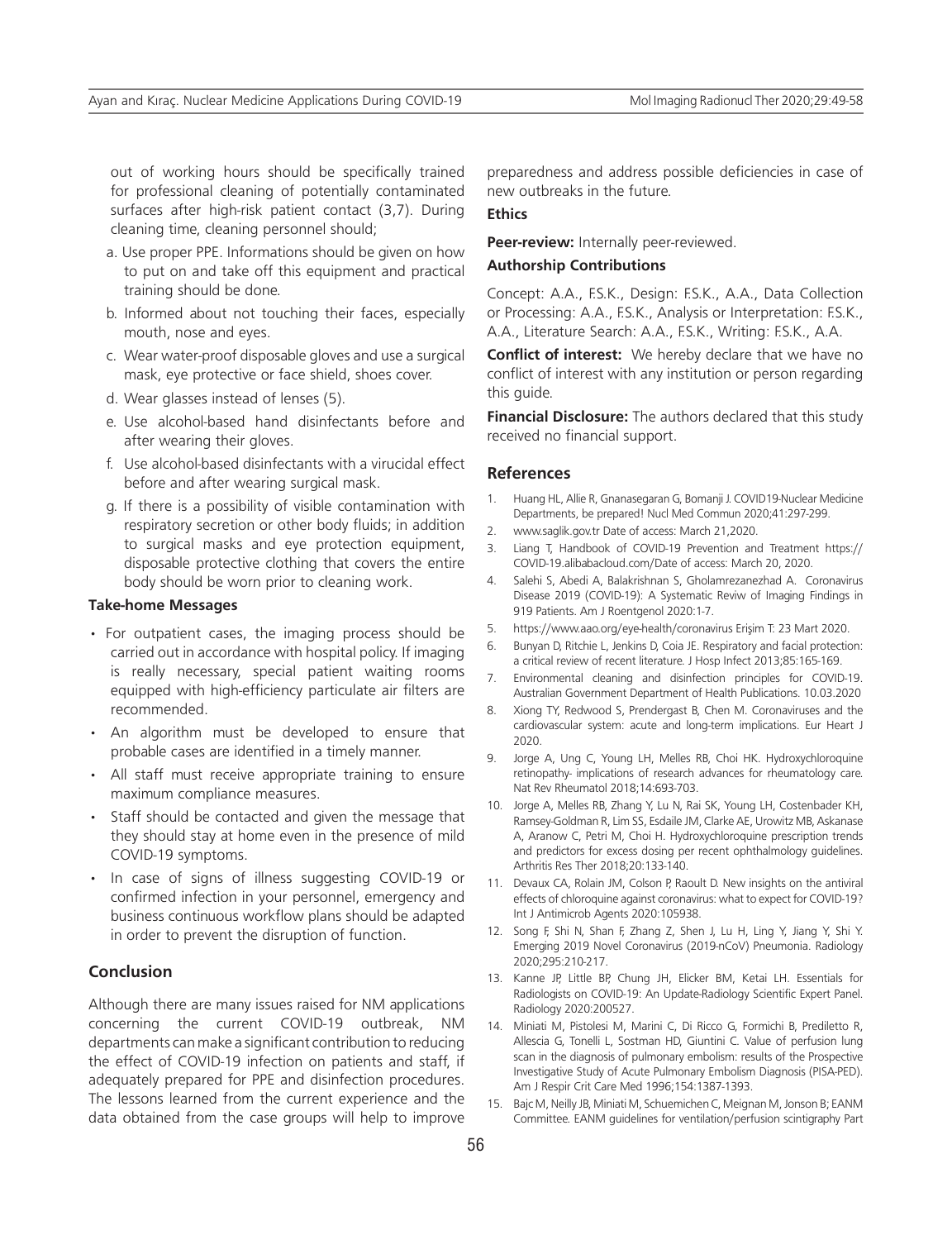1. Pulmonary imaging with ventilation/perfusion single photon emission tomography. Eur J Nucl Med Mol Imaging 2009;36:1356-1370.

- 16. Bajc M, Neilly JB, Miniati M, Schuemichen C, Meignan M, Jonson B. EANM guidelines for ventilation/perfusion scintigraphy Part 2. Algorithms and clinical considerations for diagnosis of pulmonary emboli with V/P SPECT and MDCT. Eur J Nucl Med Mol Imaging 2009;36:1528-1538.
- 17. Qin C, Liu F, Yen TC, Lan X. 18F-FDG PET/CT findings of COVID-19: a series of four highly suspected cases. Eur J Nucl Med Mol Imaging. 2020,47:1281-1286.
- 18. Zou S, Zhu X. FDG PET/CT of COVID-19. Radiology 2020:200770.
- 19. Deng Y, Lei L, Chen Y, Zhang W. The potential added value of FDG PET/ CT for COVID-19 pneumonia. Eur J Nucl Med Mol Imaging 2020.
- 20. Chen YH, Peng JS. Treatment strategy for gastrointestinal tumor under the outbreak of novel coronavirus pneumonia in China. Zhonghua Wei Chang Wai Ke Za Zhi 2020;23:1-6.
- 21. Xu Y, Liu H, Hu K, Wang M. Clinical Management of Lung Cancer Patients during the Outbreak of 2019 Novel Coronavirus Disease (COVID-19)]. Zhongguo Fei Ai Za Zhi 2020;23:136-141.
- 22. Ayan A, Dönmez S, Aras F, Günalp B, Kıraç S, Alıç Özaslan I, Değer M, Demir M, Ince M, Kovan B, Köseoğlu K, Poyraz L, Toklu T, Uysal B, Yeyin N. Radiation Safety Process in Case of Changing Medical Condition of Patients Who Received Radionuclide Therapy or Radioactive Substances:

**Annex 1**

Emergency Medical Procedures. Nucl Med Semin 2016;3:168-171.

- 23. Kıraç FS, Ayan A. The Radiation Safety Process for Non-Radiation Workers in Case of Death of Radionuclide Therapy Patient. Nucl Med Semin 2019;5:165-168.
- 24. Ayan A, Dönmez S, Günalp B, Kıraç S, Aras A, Değer M, Demir M, İnce M, Kovan B, Köseoğlu K, Alıç Özaslan İ, Poyraz L, Toklu T, B Uysal B, Yeyin N. Radiation Safety Procedures For Non-Radiation Workers in Case of Application Radionuclide Therapy in the Dialysis Patients. Nucl Med Semin 2016;3:176-178.
- 25. Aras F, Kıraç S, Ayan A, Değer M, Demir M, Dönmez S, Günalp B, Ince M, Kovan B, Köseoğlu K, Alıç Özaslan İ, Poyraz L, Toklu T, Uysal B, Yeyin N. Radiation Safety Process for the Patient and People Around during Diagnostic Radionuclide Studies. Nucl Med Semin 2016;3:172-175.
- 26. Parthasarathy KL, Komerek M, Quain B, Bakshi SP, Qureshi F, Shimaoka K, Rao U, Adamski JS, Bender MA. Necropsy of a cadaver containing 50 mCi of sodium131 iodide. J Nucl Med 1982;23:777-780.
- 27. Woods CM, DePaolo F, Whitaker RD. Guidelines for Handling Decedents Contaminated with Radioactive Materials (HHS/CDC, April 2007). https://emergency.cdc.gov/radiation /pdf/radiation-decedentguidelines.pdf. Date of access: Jan 21,2019.
- 28. Greaves C, Tindale W. Radioiodine therapy: care of the helpless patient and handling of the radioactive corpse. J Radiol Prot 2001;21:381-392.